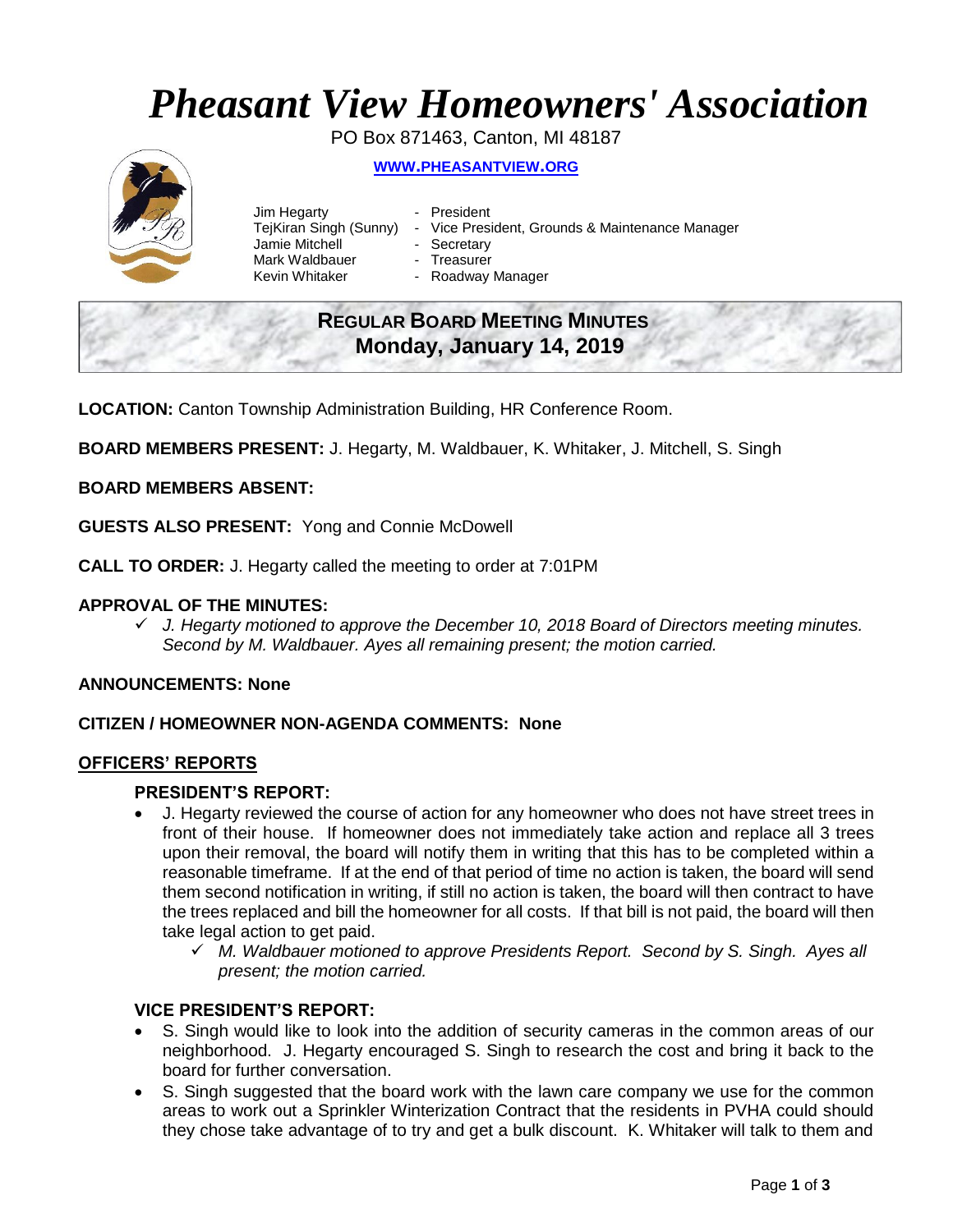see if this is a feasible option.

- S. Sing also suggested that the board do the same thing to try and procure a company who offers Mosquito Repellant for yards. K. Whitaker will find out if the lawn company offers this service.
	- ✓ *J. Hegarty motioned to approve Vice Presidents Report. Second by M. Waldbauer. Ayes all present; the motion carried.*

## **SECRETARY'S REPORT:**

• No report

## **TREASURER'S REPORT:**

- Wrapping up 2018, there is approximately \$11,800 in reserve for the year. M. Waldbauer led a discussion with the group regarding if we have enough in our reserve in case of an emergency or if we should increase annual assessments to provide more of a cushion.
- 2019 budget conversation
	- Discussion of our current PVHA annual assessment and where it falls in relation to other neighborhoods near PV. See attachment.
	- M. Waldbauer provided two different budget proposals one with an increase and one keeping assessments the same for 2019. The board had further discussion about the need to increase but the decision was ultimately made to sustain the same assessment for 2019 to be revisited in late 2019 for possible movement in 2020.
- Scenic Landscaping our snow removal company had their insurance cancelled, we were notified via their insurance company. K. Whitaker will call and obtain a new copy of their insurance.
	- ✓ *J. Hegarty motioned to approve proposed budget A (attached). Second by K. Whitaker. Ayes- J. Mitchell and S. Singh, Nay- M. Waldbauer; the motion carried.*
	- ✓ *J. Hegarty motioned to approve Treasurer's report. Second by K. Whitaker. Ayes all present; the motion carried.*

## **DIRECTOR and COMMITTEE REPORTS**

## **ROADWAY MANAGER'S REPORT**:

- The following is a summary of the PRRMA meeting that took place on 1/8/19:
	- $\circ$  The 2019 PRRMA Budget was approved for \$522K. The major expenditures are as follows:
		- \$391K will be spent on road repair and associated engineering
		- \$62K will be spent on roadway crack sealing
		- \$37K to repair "The Links" entrance on Summit Parkway
		- \$15K for tree maintenance in the common areas
	- o Annual assessments will not be increased for 2019 (Pheasant View assessment will remain \$53.4K)
	- $\circ$  The PRRMA reserve balance is forecasted to be \$202K at the end of 2019
	- $\circ$  Based upon the latest PASER study an additional \$340K will need to be spent on roadway repair in 2020
	- $\circ$  Both Fairways and Fairway Pines are having issues with parking on their streets. Fire Hydrants are being blocked and the fire lanes are being ignored (cars parking on both sides of many streets). It was identified that none of the three subs have signage in place identifying fire lanes. The respective HOA's are to discuss the possibility of adding these signs. It is a requirement of ALL new subs in Canton to have fire lane signage.
	- o One of our entrance momument lights was vandalized. K. Whitaker will notify PRRMA of the damage and PRRMA will be responsible for the repair.

## **ARCHITECTURAL REVIEW COMMITTEE (ARC):**

• No requests this month.